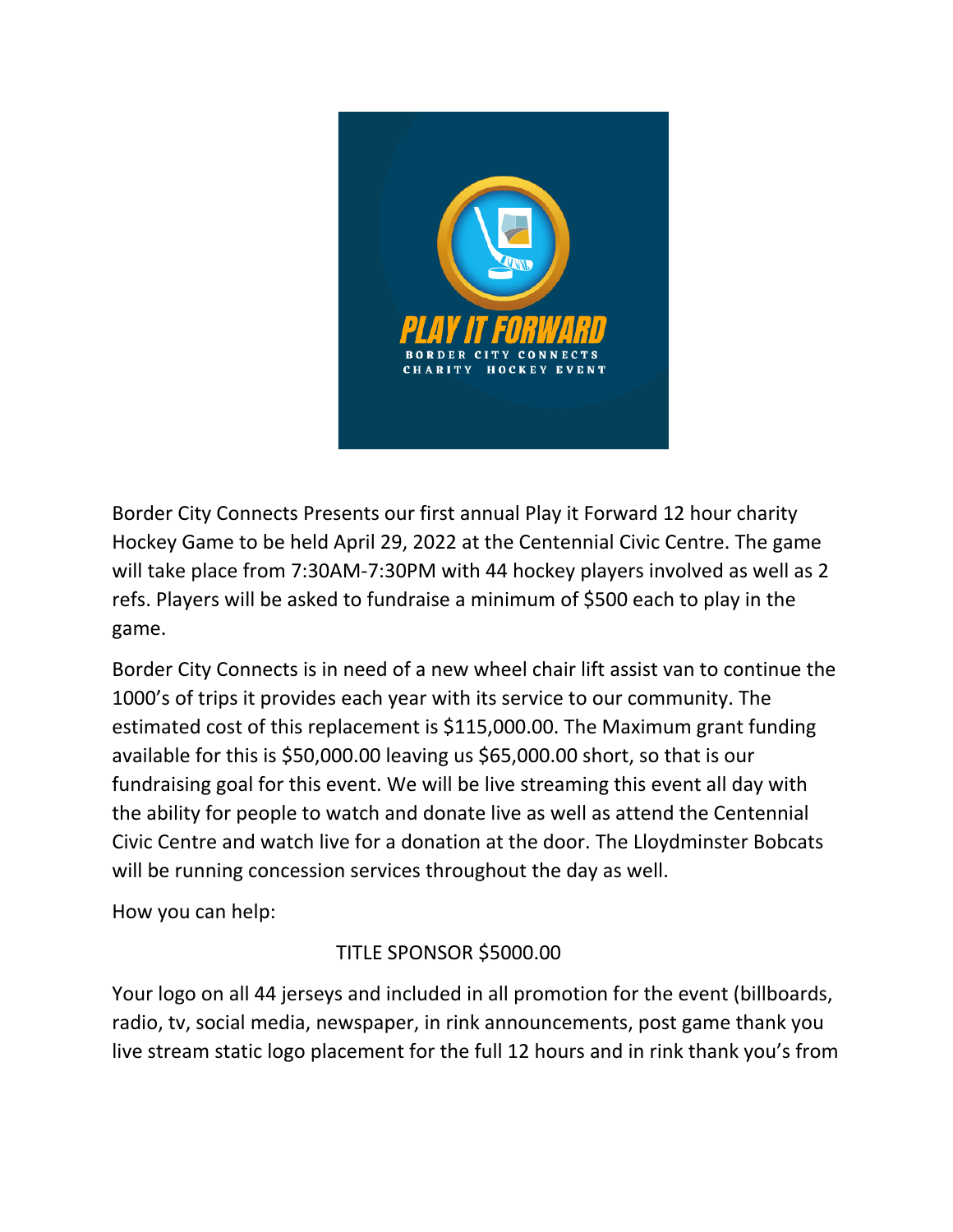our play by play team as well as a reserved section in the Civic centre for your staff to watch the event live and a \$100 concession credit.

## JERSEY SPONSORSHIP \$4500.00

You logo along side Border City Connects logo on all 44 jerseys that the players will take home after the game. You also receive thank you mentions during the in rink announcements and live stream as well as post event thank you advertising.

## LIVE STREAM SPONSOR \$4000.00

Live stream sponsor to cover the costs associated with live streaming the game. The in rink announcers will be doing play by play and recognize the sponsor on breaks in the action and your logo will be displayed on the live stream along side our title sponsor

## ICE SPONSOR \$3000.00

Included in our in rink announcements and play by play, as well as post game thank you' s and a share in social posts.

#### PLAYERS FOOD AND BEVERAGE SPONSOR \$2000

Included in our in rink announcements and play by play, as well as post game thank you' s and a share in social posts. You would also have the opportunity to provide the players with any company promotional products you would like.

#### POWER PLAY SPONSOR \$1000.00

Pick your hour of the day to be a matching donor sponsor with a guarantee that your company would make a minimum \$1000.00 donation. Your logo will be featured on our live stream along side our title sponsor for your hour and be announced in rink during the game.